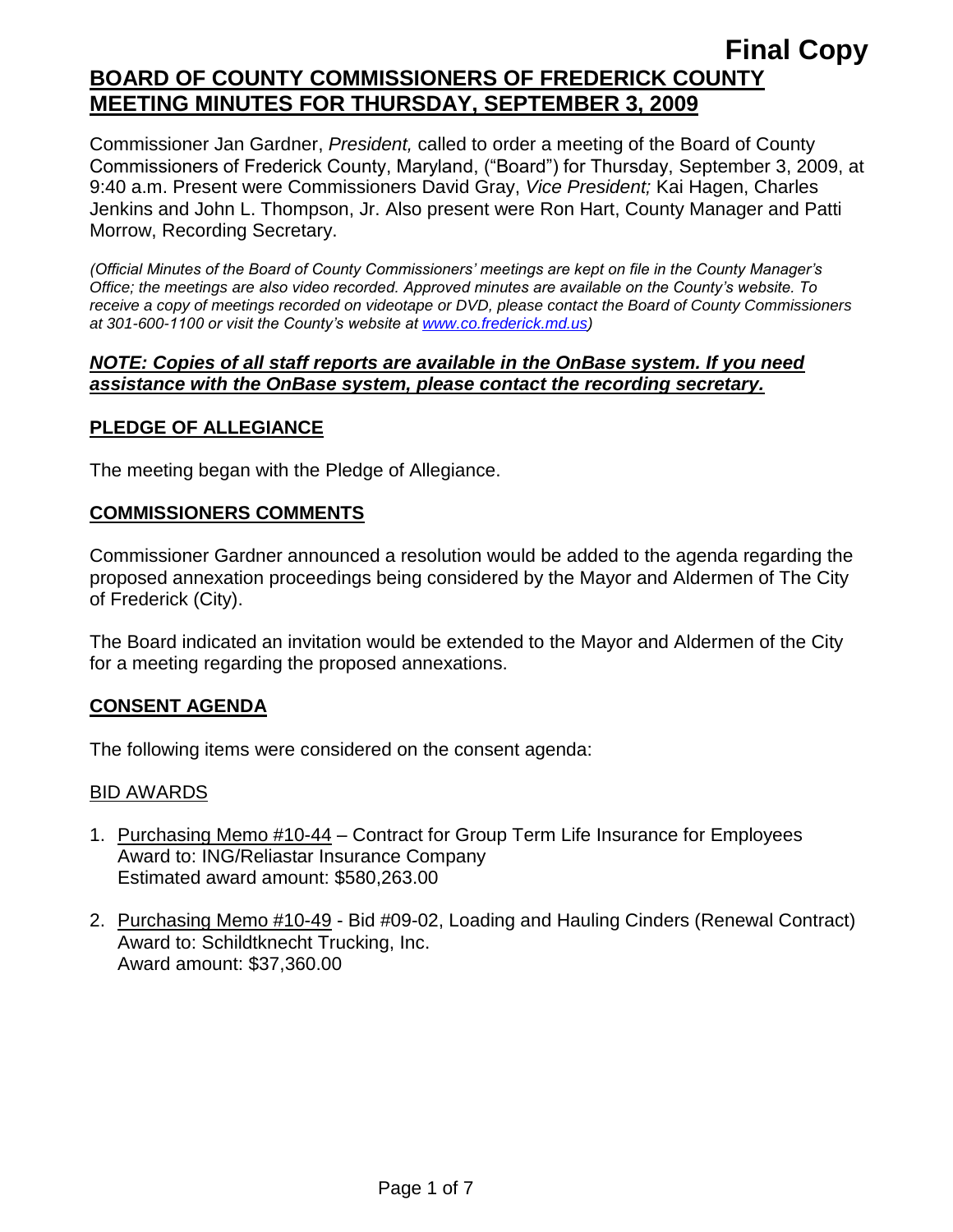3. Purchasing Memo #10-53 - Bid #10-CP-53, Catoctin Creek Park, Phase I Award to: Building Systems, Inc. Base Bid: \$2,597,000.00 Alternates: 212,600.00 Unit Contingent items estimate: 78,200.00 Allowance #1 estimate 20,000.00 Contingency amount 290,780.00

# BUDGET TRANSFER

1. #BT-10-031, Program Development and Management, Public Works Division

# CHANGE ORDER

1. Boyers Mill Sewage Pumping Station, Construction Contract No. 204-E-S, Design Change Order No. 1 – Rodney Winebrenner, Utilities and Solid Waste Management Division

# GRANT

1. FY 2010 Services Contract Agreement for Family Support Centers and Approval of Budget Transfer – Shelly Toms, Citizens Services Division

# MISCELLANEOUS

- 1. Maryland Department of the Environment (MDE) Final Loan Application for the Ballenger-McKinney Enhanced Nutrient Removal (ENR) Waste Water Treatment Plant (WWTP) – Brenda Teach, Utilities and Solid Waste Management Division and Regina Howell, Finance Division
- 2. Ballenger-McKinney ENR WWTP Expansion Grant Agreement for Planning, Design and Construction – Kevin Demosky, Utilities and Solid Waste Management Division

Commissioner Gray moved to approve the consent agenda as presented. Commissioner Hagen seconded the motion that passed 5-0.

# **ADMINISTRATIVE BUSINESS**

# **Approval of Board of County Commissioners' Meeting Minutes**

The following minutes were approved by unanimous consent:

- ◆ Tuesday, July 28, 2009
- Tuesday, July 28, 2009 Closed Session
- Thursday, July 30, 2009
- Thursday, July 30, 2009 Closed Session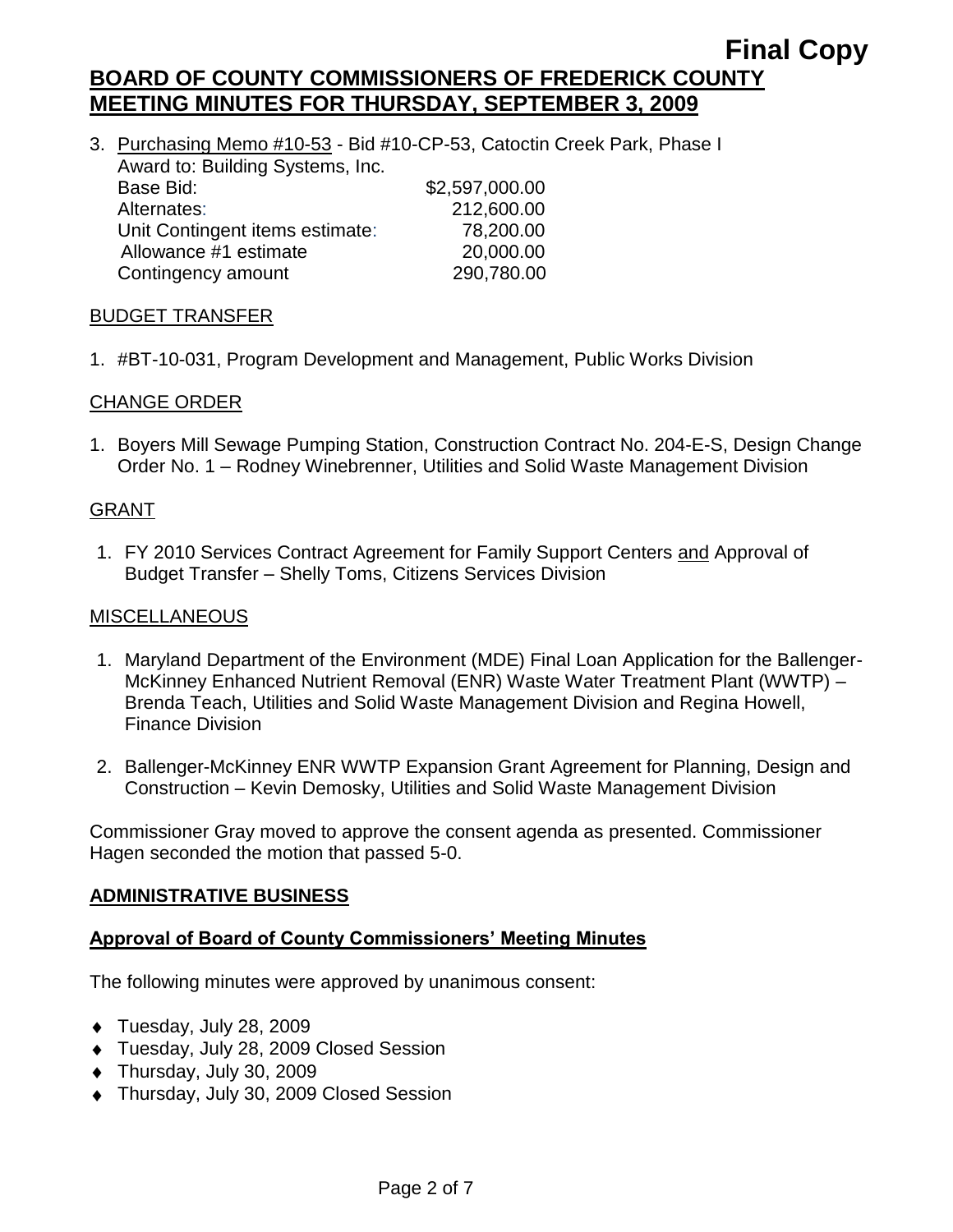- Tuesday, August 4, 2009
- Tuesday, August 4, 2009 (Afternoon)
- ◆ Tuesday, August 4, 2009 (Evening)

# **Letter of Support for Way Station – Scott Rose, Way Station, Inc.**

Commissioner Hagen moved to approve the letter of support for the Way Station, Inc. Commissioner Gray seconded the motion that passed 5-0.

The Board indicated the yearly letter would be considered for the consent agenda in the future.

# **Proposed Resolution to Request Maryland Department of Planning's Intervention in The City of Frederick Annexations – John L. Thompson, Jr., County Commissioner**

Commissioner Thompson moved to adopt a resolution that requested the Maryland Department of Planning to intervene in the two (2) annexation proceedings pending before the Mayor and Board of Aldermen of The City of Frederick. Commissioner Hagen seconded the motion that passed 5-0.

(A copy of Resolution #09-25 can be obtained in the County Manager's Office or from the county's website, [www.co.frederick.md.us\)](file:\\NT1S5\BOCC\BOCC\BOCC%20Minutes\Patti)

(Commissioner Gardner passed the gavel to Commissioner Gray and left the meeting.)

# **Purchasing Memo #10-45 - Contract for Custodial Services (Sole Source) – Hal Good, Finance Division**

Commissioner Hagen moved to approve the staff recommendation. Commissioner Jenkins seconded the motion that passed 4-0 with Commissioner Gardner absent.

# **Purchasing Memo #10-48 - Purchase of 150 Motorola Minitor V-VHF Pagers (Sole Source) – Hal Good, Finance Division**

Doug Orner, Office of the County Manager, and Chip Jewell, Emergency Management Division, commented on the pagers.

Commissioner Hagen moved to approve the staff recommendation. Commissioner Gray seconded the motion that failed 2-2 with Commissioners Jenkins and Thompson opposed and Commissioner Gardner absent.

#### **Purchasing Memo #10-50 – Contract Amendment – Patriot Phone System Phase II – Hal Good, Finance Division**

Chip Jewell commented on the request.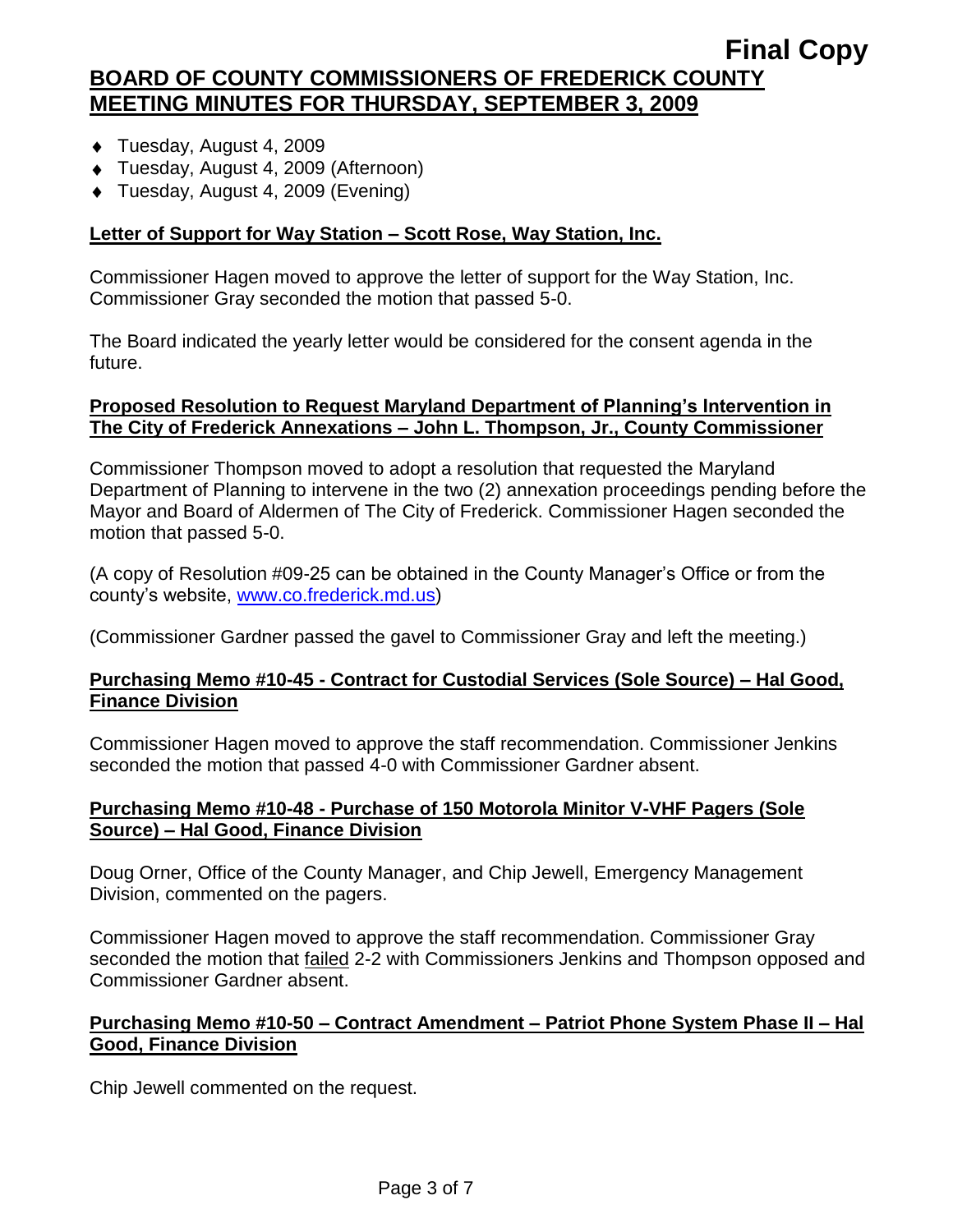Commissioner Jenkins moved to approve the staff recommendation. Commissioner Hagen seconded the motion that passed 4-0 with Commissioner Gardner absent.

# **FY 2011 – 2016 Capital Improvements Program (CIP) Calendar, Policies and Direction – Kelly Weaver, Finance Division**

Ms. Weaver reviewed with the Board the CIP calendar, policies and the proposed construction cost adjustment factors that would be utilized in the development of CIP project requests.

Ray Barnes, Frederick County Public Schools, commented on the inflation factors.

Commissioner Hagen moved to approve the staff recommendation. Commissioner Jenkins seconded the motion that passed 4-0 with Commissioner Gardner absent.

(Commissioner Jenkins left the meeting.)

### **Forest Resource Ordinance (FRO) Fee-in-lieu Expenditure Request for Frederick County Public Schools Tree Planting Project – Mike Wilkins, Permitting and Development Review Division**

Mr. Wilkins presented the request for fee-in-lieu expenditures for tree planting projects at Windsor Knolls Middle School, Urbana High School and Urbana Middle School.

Heather Montgomery, Public Works Division, and Ray Barnes, Frederick County Public Schools, commented on the request.

(Commissioner Jenkins returned to the meeting.)

Commissioner Hagen moved to approve the request as presented. Commissioner Gray seconded the motion that passed 3-0-1 with Commissioner Jenkins abstained and Commissioner Gardner absent.

# **Director's Report – Gary Hessong, Permitting and Development Review Division**

Mr. Hessong gave a PowerPoint presentation to the Board on a review of development data through the end of July 2009 and a look ahead at the Frederick County Planning Commission meetings.

(Commissioner Gardner returned to the meeting.)

(Commissioner Gray passed the gavel back to Commissioner Gardner.)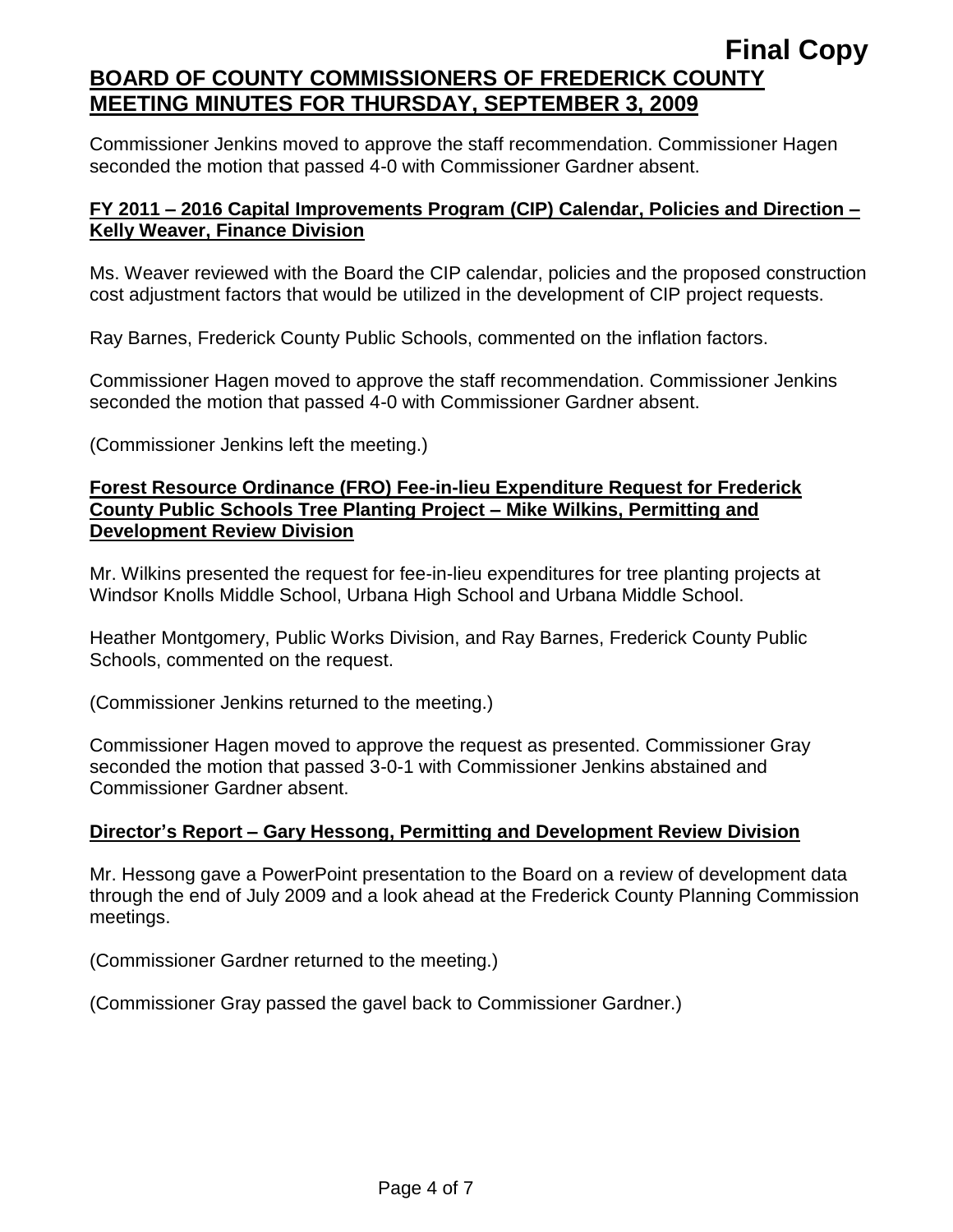# **Purchasing Memo #10-48 - Purchase of 150 Motorola Minitor V-VHF Pagers (Sole Source) – Hal Good, Finance Division**

Mr. Good and Mr. Orner reviewed the request for the purchase of the pagers with the Board.

Commissioner Hagen moved to approve the staff recommendation. Commissioner Gray seconded the motion that passed 3-2 with Commissioners Jenkins and Thompson opposed.

# **COMMISSIONERS' COMMENTS**

Commissioner Gardner indicated the Maryland Department of Planning would try to have a staff member in attendance at the public hearing scheduled this evening in Frederick City Hall, to consider the two (2) proposed northern annexations.

Commissioner Gardner announced there would be a meeting at 1:00 p.m. with the Mayor and Board of Aldermen from The City of Frederick.

# **PUBLIC COMMENTS**

None.

# **QUESTIONS - PRESS**

None.

# **CLOSED SESSION**

Commissioner Hagen moved to go into closed session under the Maryland Annotated Code State Government Article § 10-508(a)(7) To consult with counsel to obtain legal advice on a legal matter; and (8) To consult with staff, consultants, or other individuals about pending or potential litigation. Commissioner Gray seconded the motion that passed 5-0.

# **ADJOURN**

The meeting adjourned at 12:15 p.m.

Patricia A. Morrow Recording Secretary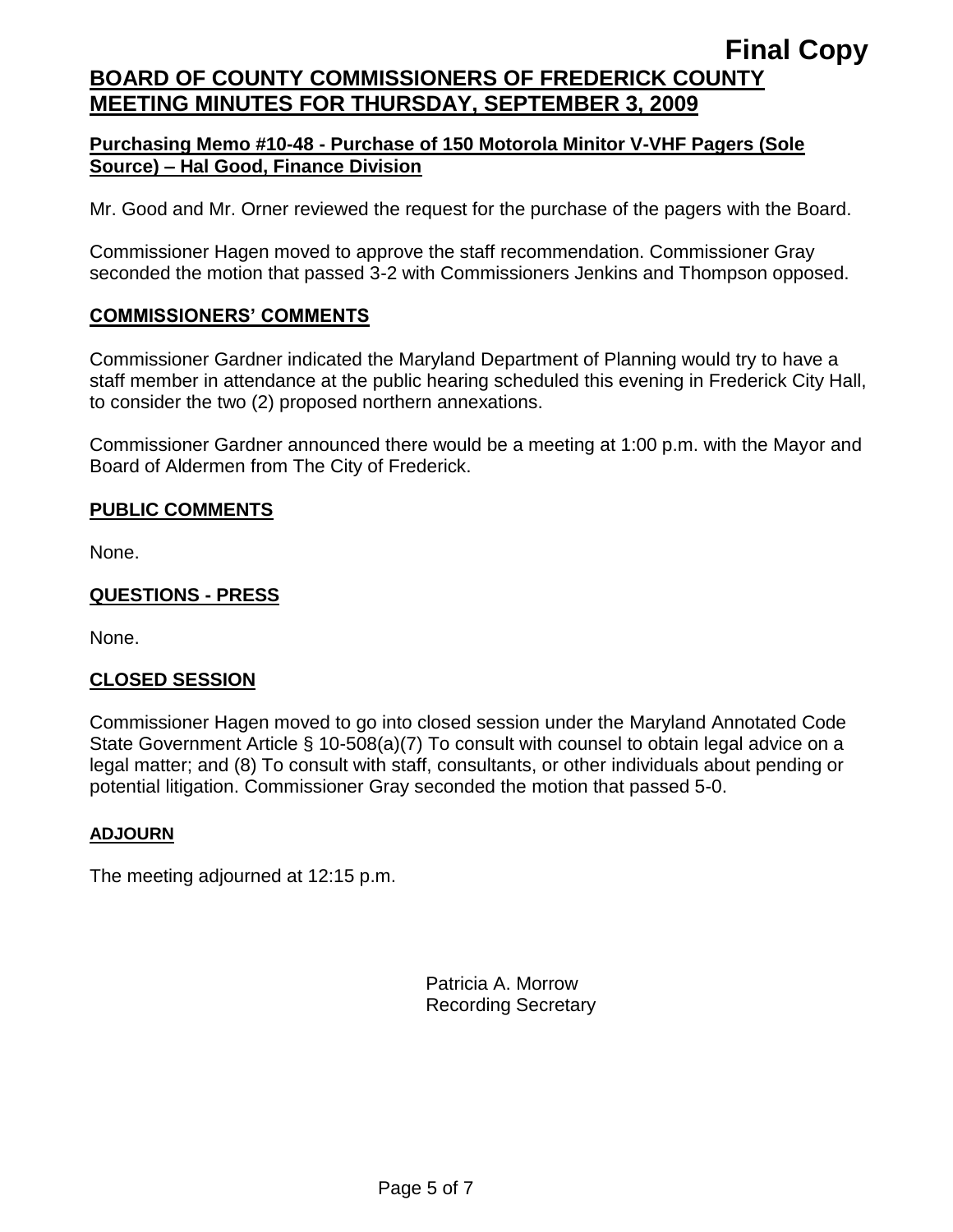# **Final Copy**

# **BOARD OF COUNTY COMMISSIONERS OF FREDERICK COUNTY MEETING MINUTES FOR THURSDAY, SEPTEMBER 3, 2009**

### **FORM OF STATEMENT FOR CLOSING THE MEETING OF THURSDAY, SEPTEMBER 3, 2009**

# **STATUTORY AUTHORITY TO CLOSE SESSION**

### **State Government Article §10-508(a):**

(7) To consult with counsel to obtain legal advice on a legal matter; and (8) To consult with staff, consultants, or other individuals about pending or potential litigation.

#### **Motion:**

Commissioner Hagen moved to go into closed session in accordance with the Maryland Annotated Code State Government Article § 10-508(a) (7) To consult with counsel to obtain legal advice on a legal matter; and (8) To consult with staff, consultants, or other individuals about pending or potential litigation. Commissioner Gray seconded the motion that passed 5-0.

#### **Topic To Be Discussed:**

Legal issues related to the impact of funding and budget cuts.

Patricia A. Morrow Recording Secretary